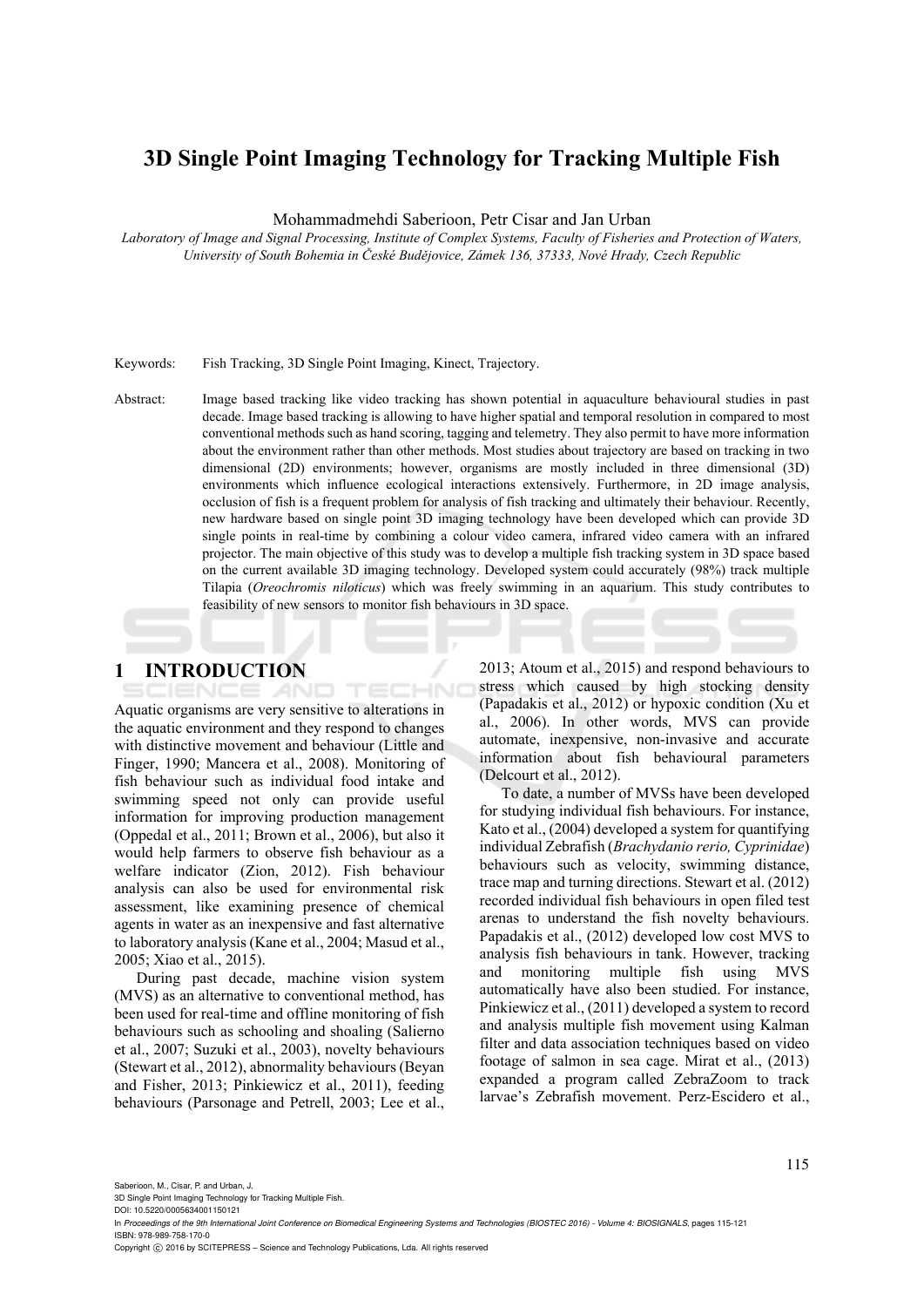(2014) developed a visual system called idTracker for tracking individuals, even siblings, in a group based on finding fingerprint of each animal in a video recording of a group. Lee et al., (2014) developed a MVS based on particle filter algorithm for tracking multiple fish in a single tank.

Most studies about trajectory are based on tracking in two dimensional (2D) environment; however, most organisms are included in three dimensional (3D) environment, which influence ecological interactions extensively (Pawar et al., 2012). For instance, it would be difficult to recognize some behaviours that contain vertical movements (Horodysky et al., 2007). Moreover, occlusion is a frequent problem for analysis of fish tracking and ultimately their behaviour where 2D images are using for analysis. Therefore, tracking animal in their 3D environment is more desired as a promised method in animal behavioural studies.

Tracking system in 3D has studied using different approaches such as light field video cameras which composite optics are used to simultaneously capture images focused at different distance from lens, therefore allowing to reconstruct scene in 3D (Matsumoto et al., 2013), or single image of reflections or shadows from surface of a 3D surface such as spherical mirror (Kanbara et al., 2006; Chen et al., 2011). Nevertheless, multiple cameras are usually employed to reconstruct 3D scene for tracking objects. For example, Spitzen et al., (2013) used two monochrome couple- charged device (CCD) video cameras to study in-flight behaviour of individual malaria mosquito to human odor and heat in 3D space. Cachat et al., (2011) reconstructed 3D environment using images from two video cameras, and manually recorded position of individual Zebrafish to understand neurophenotyping of adult Zebrafish in 3D environment. Some other researchers also tried to track multiple objects using multiple cameras. Viscido et al., (2004) used stereo vision system to track 4 to 6 group of giant danios (*Danio aequipinnatus*). Veeraraghavan et al., (2006) proposed a method based on motion information to track multiple bees using two video cameras. Wu et al., (2011) developed an algorithm by solving three linear assignment problems for tracking multiple fruit fly using two video cameras automatically. Synchronizing multiple cameras usually need different hardware and complicated software; they also need more handlings, which may affect animal behaviours (Dell et al., 2014). Besides, spatial resolution of images are dramatically drops when objects move away from sensors (Gokturk et al., 2004).

Recently, new hardware based on single point 3D imaging technology (e.g. Microsoft Kinect or Asus's Xtion Pro) have been developed. This hardware can provide 3D single points in real-time by combining a colour video camera, infrared video camera with an infrared projector to create defined infrared laser light pattern which depth information can be obtained. These new hardware practically provide possibility to develop an affordable tracking system to study multiple fish in real-time. So, the main objective of this study was to develop a multiple fish tracking system in 3D space based on the aforementioned sensor. To the best of our knowledge, no research has been done on examining this technology for fish tracking. The introduced system was able to resolve the occlusion problem and track each fish separately even the siblings in real-time 3D space.

# **2 MATERIALS AND METHODS**

### **2.1 Experimental Setup**

The experiment took place at Laboratory of Signal and Image Processing of Institute of complex systems, FFPW, University of South Bohemia, Czech Republic. Tilapia (*Oreochromis niloticus*) was selected for demonstrative purpose in this study. Tilapia has been used in many studies as the experimental model for behavioural studies because of its well characterized responds to stress (Moreira and Volpato, 2004). Standard length (SL), between the front head extremity and the insertion of the tail fin, and body height (BH), in front of the first ray of the dorsal fin, as morphometric parameters were measured. Fish selected for this study had 8.6, 8.4, 8, 8 cm SL and 2.6, 2.5, 2.5, 2.4 cm BH respectively. The glass aquarium (60 cm  $\times$ 30 cm  $\times$ 29 cm, 10 cm water depth) with transparent sides was used for recoding fish activities. In order to avoid water surface movements that could create light reflection, Microsoft Kinect v1 was placed under the tank from a stationary (70 cm) in centre of the aquarium and vertical position, which sensor was faced to the aquarium. This distance was selected to maintain the most field of view (FoV) of Microsoft Kinect v1, which is 43° vertically and 57° horizontally and increase the depth resolution (Khoshelham and Elberink, 2012).

Tilapia is changing its skin colour quickly based on ambient colour in background, which causes low contrast between fish and background. Therefore, in order to have high contrast between fish and background for better post processing such as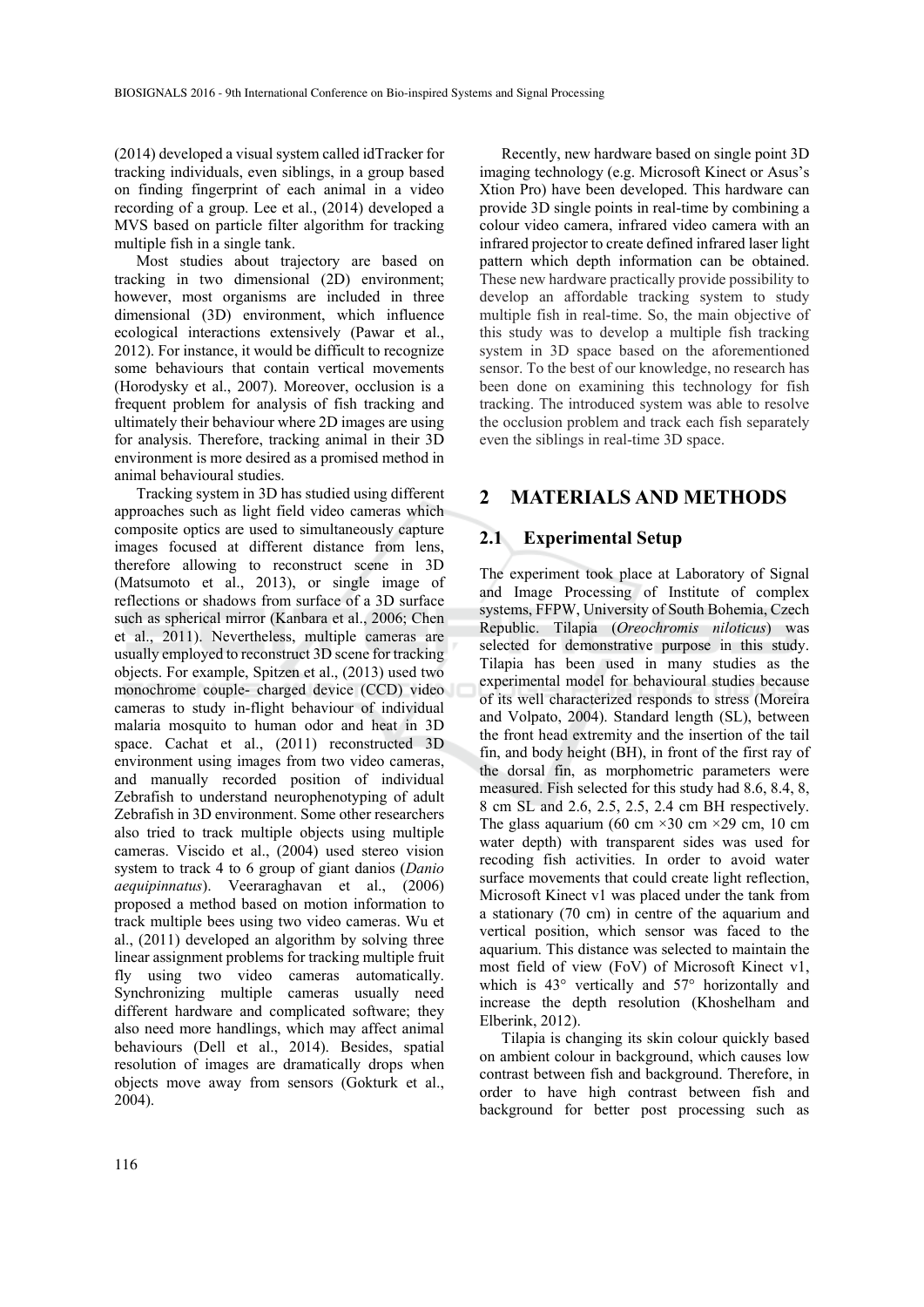segmentation, Blue Bristol board was used as background (Xu et al., 2006).

Video was recorded for 30 minutes using software which has been developed especially for this study by authors with maximum sample rates of 10 frames per seconds (fps) and then converted to image sequence for further processing. Four 30-minute video sequences that recorded one, two, three and four individuals were totally prepared. The Experimental aquarium was indirectly lit by two lamps, which provide low light intensity.

RGB Images from the Microsoft Kinect v1 were recorded in portable network graphics (PNG) format with spatial resolution of 480×640 pixel. Images have three components (namely red, green and blue) with each colour comprising 256 graduations. Depth raw data were also recorded in 11-bit format resolution. Figure 1 shows the schematic of recording setup. The depth images are constructed by triangulation from IR image and the projector and carried by IR image. In other words, a 3D coordinate point of depth images  $(X_{3D})$  is constructed from the measurement of [x, y, z] in depth image as below, which has been described by Smisek et al., (2011):

$$
X_{3D} = \frac{1}{c_1 d + c_0} \, \text{dis}^{-1} \left( K_{IR}^{-1} \begin{bmatrix} x + u_0 \\ y + v_0 \end{bmatrix}, k_{IR} \right) \tag{1}
$$

Where  $K_{IR}$  is Infrared camera calibration,  $k_{IR}$  is distortion parameter of the IR camera,  $c_1$  and  $c_0$  are parameters of the model, *dis* is distortion,  $u_0$  and  $v_0$ are mean value of shift position from IR to Depth camera ( $u_0$  = 3.0 and  $v_0$  = 2.9), and are projected to the RGB image as below:

$$
u_{RGB} = K_{RGB} dis (R_{RGB} (X_{IR} - C_{RGB}), k_{RGB}) (2)
$$

where *dis* is distortion function, k<sub>RGB</sub> is distortion parameter of the RGB camera.  $R_{RGB}$  is the rotation matrix,  $K_{RGB}$  is calibration matrix and  $C_{RGB}$  is the centre of RGB camera.



Figure 1: Schematic of single point 3D multiple tracking system.

#### **2.2 Pre-processing**

Microsoft Kinect's RGB images were converted to Hue, Saturation, and Value (HSV) colour model using method described by Tang et al., (2003). HSV colour model provides immunity to illumination condition. Once after the conversion, segmentation process was performed to remove unwanted pixels. Moreover, some morphological operations such as erosion and dilation have been performed to eliminate the segmentation noises. All of the images were processed using Matlab Image processing toolbox.

#### **2.3 Image Processing**

Real world X and Y of centroid of multiple tilapia were obtained using the method proposed by Pérez-Escudero et al., (2014). The method is a multitracking algorithm based on extracting of characteristic fingerprint from each object in a video recording of a group, from RGB images. First, a set of the reference images was extracted, which fish were separated. Then, algorithm compared reference images with images, where fish were connected. To obtain clear fingerprint for each fish, intensities of two pixels  $(I_1, I_2)$  separated in *d* distance, were determined in each frame, and then were used to identify each fish in all frames. Moreover, algorithm aggregated the information of all images that belong to the same individual, while it moved without crossing with any other individual. This will improve the probability of correct identification of each individual. Depth information (z-value) was also extracted from Kinects' depth image; first converting resolution of images from 11 bit to 8 bit, then transformed to 3D point cloud using Matlab image processing toolbox. Finally, fish trajectories, were extracted based on 3D location of each fish in each frame.

#### **2.4 Accuracy Assessment**

The proposed system is acquiring the trajectory automatically, thus it is important to assess the accuracy of the result respectively. Accuracy and precision of the system was evaluated by comparing results with ground truth. Human inspection was used to evaluate 2D track produced by using finger printing method frame by frame, and then associating the 3D position between each consecutive frames to form complete trajectory.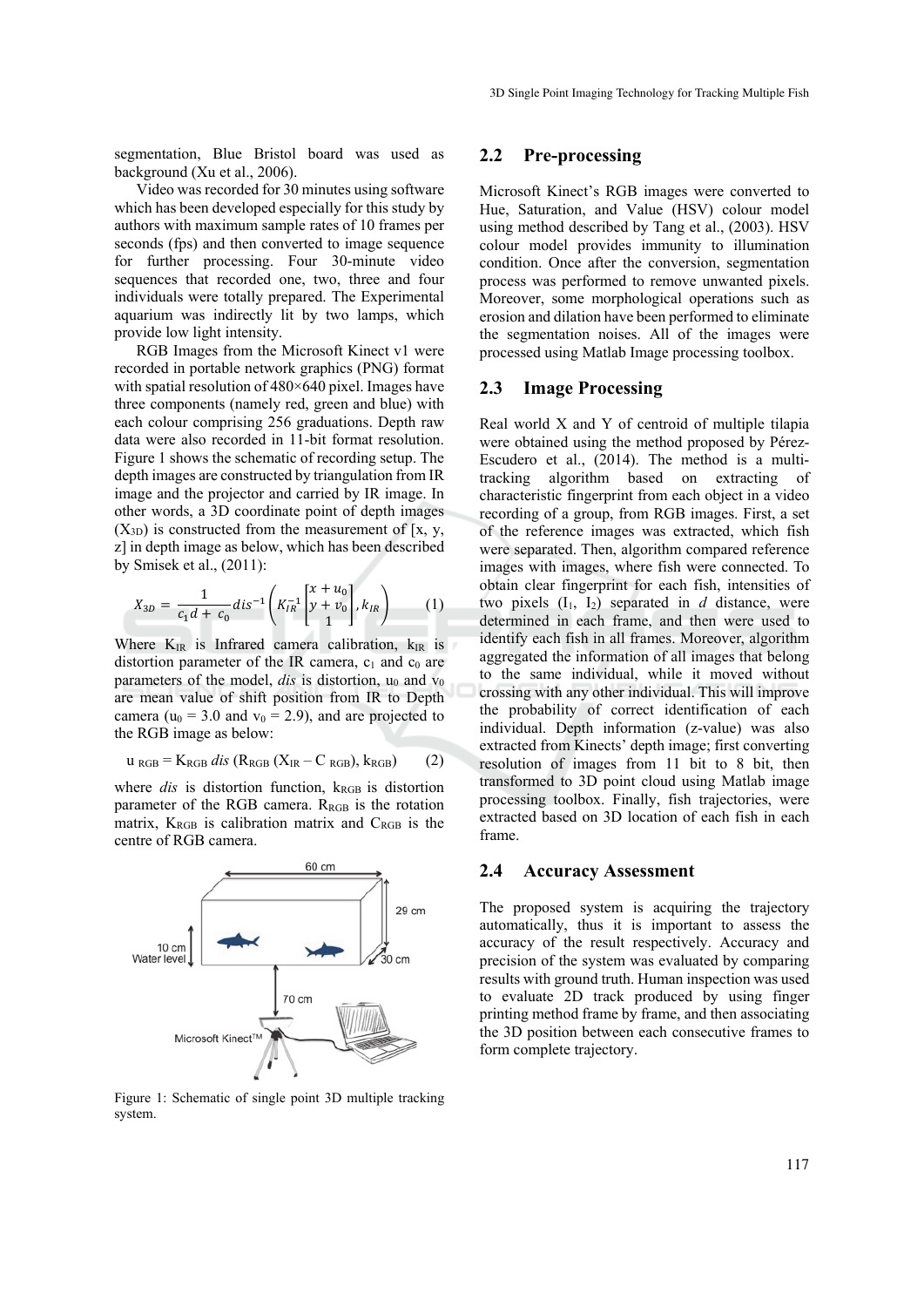### **3 RESULTS AND DISCUSSION**

The proposed system was applied to four 30-minute video sequences that were recorded one, two, three and four individuals. Figure 2 shows the original and pre-processing image frame. Fish were successfully segmented in most frames from the background. Any remained noise pixels, which remained, were removed using morphological operations.



Figure 2: Experiment images and processing results, (a) original image from Microsoft Kinect in RGB bands, (b) segmented image and (c) segmented image after correction.

Before constructing trajectory in 3D space, initially we first tracked individual fishes in 2D space in each frame using Pérez-Escudero et al., (2014) proposed method. Depth information (z-value) from each individual was extracted after tracking fish in 2D space using both systems. Figure 3 shows the trajectory of four fish in 3D space using both sensors.

Proposed system was successfully tracked multiple fish with 98% accuracy. The obtained 3D coordinate estimation accuracy was similar to the accuracy that could be obtained from stereo vision type systems as convention system for determining 3D coordinates (Torisawa et al., 2011). However, decreasing in accuracy of the proposed tracking system is expected with increasing in number of

tracking objects. The results of this study indicated that the single point 3D imaging technology could be employed for fast, accurate, inexpensive and noninvasive multiple fish tracking even under sever occlusion. The proposed system added length of third dimension (z-value) for not only improving the precision but also for shedding light on animal activity in 3D environment which were the limitation for previous systems (Delcourt et al., 2006).



Figure 3: 3D Trajectory acquisition results of four fish from a 10-minute video using in 3D.

Single point 3D imaging offers information with less computational and power consumption, which make it ideal technology for monitoring in real-time with less handling process. However, current available single point 3D imaging hardware have some limitations which make them difficult to use in commercial scale. For instance, Khoshelham and Elberink (2012) pointed out for tracking and mapping object(s) using Kinect with high resolution, the data should be acquired within 1-3 m distance to the sensor, which makes remote sensing application of sensor to 3 meter. The number of animals which can be tracked using Kinect is also limited to how many fish will be fitted in the FoV of the camera (Schramm, 2010).

# **4 CONCLUSIONS**

This study developed an automatic system for accurate tracking of multiple fish in 3D environment even under severe occlusion. The system was based on fingerprinting that track individual fish in 2D space and depth information which was provided by depth sensor in Microsoft Kinect. The results of the system evaluation showed that the introduced system was able to track multiple fish in an aquarium even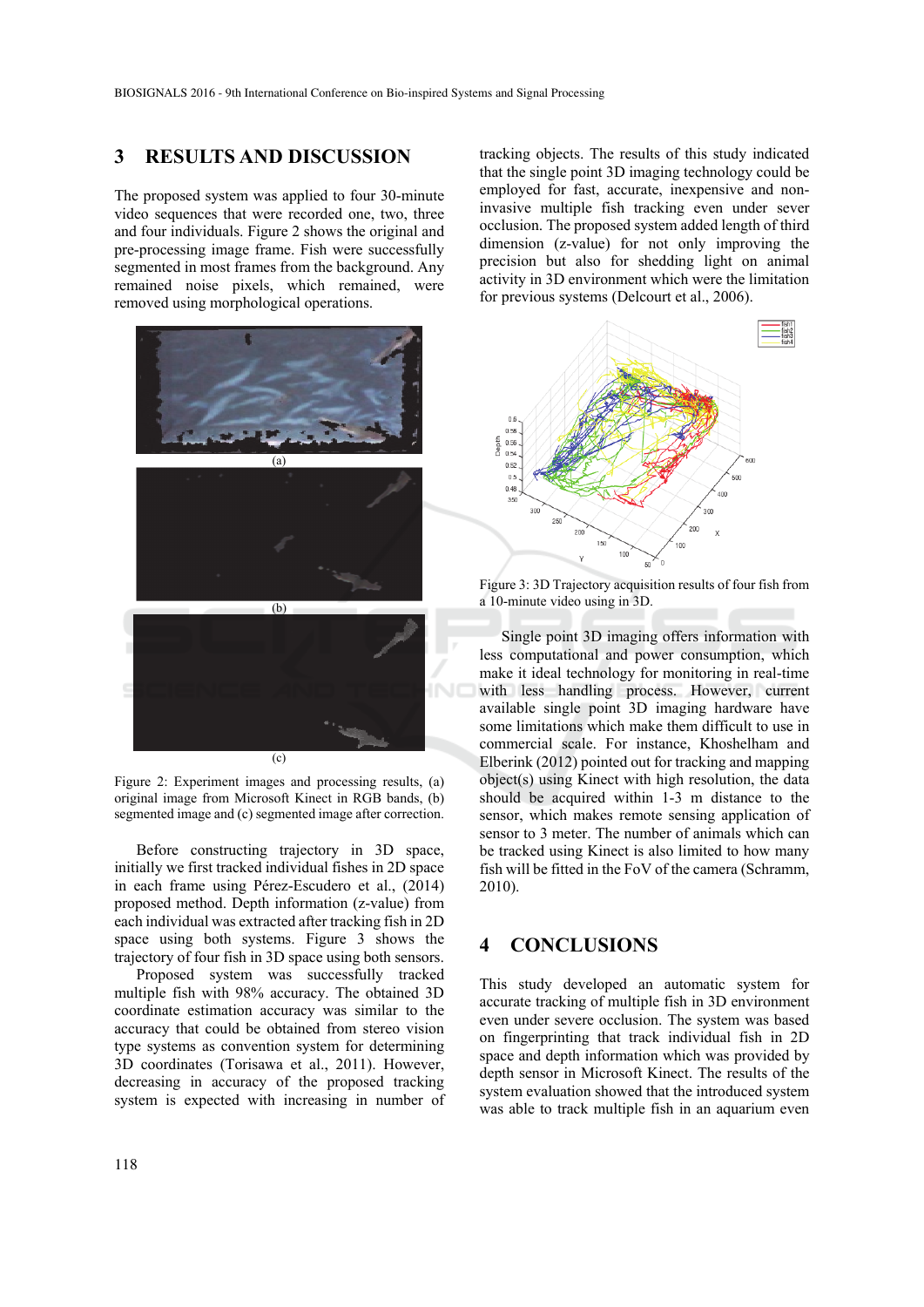under sever occlusion successfully. However, current available 3D single point imaging system has some limitations but it would be expected to be used in near future as an ideal sensor for monitoring and recording animal behaviour in 3D space in real-time when study is conducted in small environments such as aquariums.

Proposed system could be extended further for studying fish behaviours by evaluating more states such as speed and inter-individual spacing. It can also be used to study individual fish behaviour in 3D space in a group which would provide useful information about fish schooling. It would be necessary to understand the maximum number of fish which can be tracked using the introduced system, which future research may need to answer this question.

### **ACKNOWLEDGEMENTS**

The authors acknowledge the financial support of the Ministry of Education, Youth and Sport of the Czech Republic- projects 'CENAKVA' (No. CZ.1.05/2.1.00/01.0024),'CENAKVA II' (No. LO1205 under the NPU I program).

# **REFERENCES**

- Atoum, Y., Srivastava, S., and Xiaoming Liu. (2015). Automatic Feeding Control for Dense Aquaculture Fish Tanks. IEEE Signal Processing Letters, 22(8), 1089– 1093.
- Beyan, C., and Fisher, R. B. (2013). Detecting abnormal fish trajectories using clustered and labeled data (pp. 1476–1480). Presented at the 20th IEEE International Conference on Image Processing (ICIP), IEEE. http://doi.org/10.1109/ICIP.2013.6738303.
- Brown, G. E., Rive, A. C., Ferrari, M. C. O., and Chivers, D. P. (2006). The dynamic nature of antipredator behavior: prey fish integrate threat-sensitive antipredator responses within background levels of predation risk. Behavioral Ecology and Sociobiology, 61(1), 9–16. http://doi.org/10.1007/s00265-006-0232 y.
- Cachat, J., Stewart, A., Utterback, E., Hart, P., Gaikwad, S., Wong, K., et al. (2011). Three-Dimensional Neurophenotyping of Adult Zebrafish Behaviour. PLoS ONE, 6(3), e17597. http://doi.org/10.1371/journal. pone.0017597.
- Chen, Z., Wong, K.-Y. K., Liu, M., and Schnieders, D. (2011). Single-view reconstruction from an unknown spherical mirror (pp. 2677–2680). Presented at the 18th IEEE International Conference on Image Processing (ICIP 2011), IEEE. http://doi.org/10.1109/ICIP. 2011.6116219.
- Delcourt, J., Denoël, M., Ylieff, M., and Poncin, P. (2012). Video multitracking of fish behaviour: a synthesis and future perspectives. Fish and Fisheries, 14(2), 186–204. http://doi.org/10.1111/j.1467-2979.2012.00462.x.
- Delcourt, J., Beco, C., Ylieff, M. Y., and Caps, H. (2006). Comparing the EthoVision 2.3 system and a new computerized multitracking prototype system to measure the swimming behaviour in fry fish. Behaviour Research, 38(4), 704–710. http://doi.org/10.3758/ bf03193904.
- Dell, A. I., Bender, J. A., Branson, K., Couzin, I. D., de Polavieja, G. G., Noldus, L. P. J. J., Pérez-Escudero, A., Perona, P., Straw, A.D., Wikelski, M., Brose, U. (2014). Automated image-based tracking and its application in ecology. Trends in Ecology and Evolution, 29(7), 417–428. http://doi.org/10.1016/j.tree.2014.05.004.
- Gokturk, S. B., Yalcin, H., and Bamji, C. (2004). A Time-Of-Flight Depth Sensor - System Description, Issues and Solutions (pp. 35–35). Presented at the Conference on Computer Vision and Pattern Recognition<br>Workshop. 2004. CVPRW '04., IEEE. Workshop, 2004. CVPRW '04., IEEE. http://doi.org/10.1109/CVPR.2004.17.
- Horodysky, A. Z., Kerstetter, D. W., Latour, R. J., and Graves, J. E. (2007). Habitat utilization and vertical movements of white marlin (Tetrapturus albidus) released from commercial and recreational fishing gears in the western North Atlantic Ocean: inferences from short duration pop-up archival satellite tags. Fisheries Oceanography, 16(3), 240–256. http://doi.org/10.1111/j.1365-2419.2007.00419.x.
- Kanbara, M., Ukita, N., Kidode, M., and Yokoya, N. (2006). 3D Scene Reconstruction from Reflection Images in a Spherical Mirror (Vol. 4, pp. 874–879). Presented at the 18th International Conference on Pattern Recognition (ICPR'06), IEEE. http://doi.org/10.1109/ICPR.2006.32.
- Kane, A. S., Salierno, J. D., Gipson, G. T., Molteno, T. C. A., and Hunter, C. (2004). A video-based movement analysis system to quantify behavioural stress responses of fish. Water Research, 38(18), 3993–4001. http://doi.org/10.1016/j.watres.2004.06.028.
- Kato, S., Nakagawa, T., Ohkawa, M., Muramoto, K., Oyama, O., Watanabe, A., Nakashima, H., Nemoto, T., Sugitani, K. (2004). A computer image processing system for quantification of zebrafish behaviour. Journal of Neuroscience Methods, 134(1), 1–7. http://doi.org/10.1016/j.jneumeth.2003.09.028.
- Khoshelham, K., and Elberink, S. O. (2012). Accuracy and resolution of Kinect depth data for indoor mapping applications. Sensors, 12(2), 1437–1454. http://doi.org/10.3390/s120201437.
- Lee, J.-V., Loo, J.-L., Chuah, Y.-D., Tang, P.-Y., Tan, Y.- C., and Goh, W. J. (2013). The Use of Vision in a Sustainable Aquaculture Feeding System. Research Journal of Applied Science, Engineering and Technology, 6(19), 3658–3669.
- Lee, W. P., Osman, M. A., Talib, A. Z., Ogier, J.-M., and Yahya, K. (2014). Tracking Multiple Fish in a Single Tank Using an Improved Particle Filter. In Advances in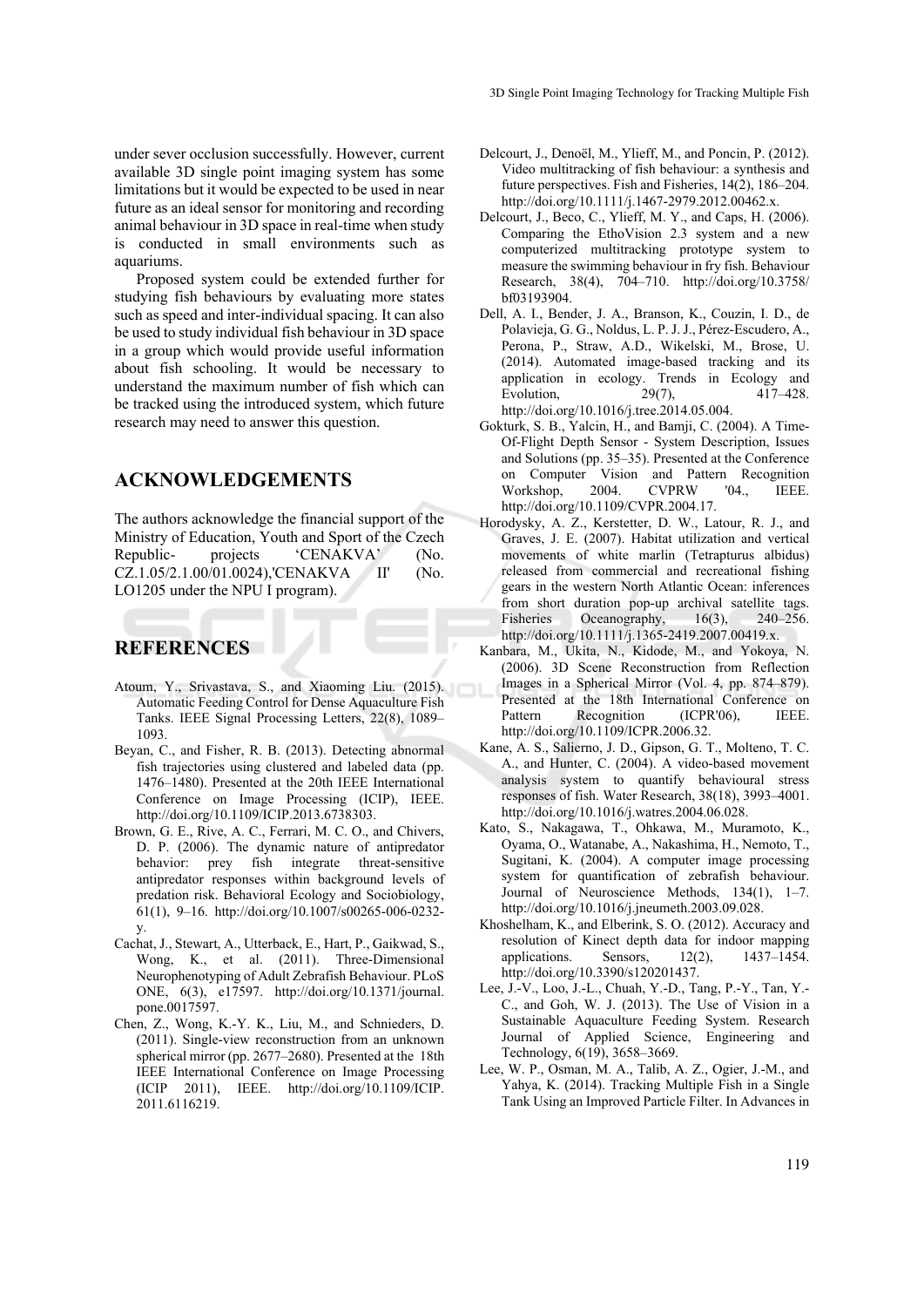Computer Science and its Applications (Vol. 279, pp. 799–804). Berlin, Heidelberg: Springer Berlin Heidelberg. http://doi.org/10.1007/978-3-642-41674- 3\_114.

- Little, E. E., and Finger, S. E. (1990). Swimming behaviour as an indicator of sublethal toxicity in fish. Environmental Toxicology and Chemistry, 9(1), 13–19. http://doi.org/10.1002/etc.5620090103.
- Mancera, J. M., Vargas-Chacoff, L., García-López, A., Kleszczyńska, A., Kalamarz, H., Martínez-Rodríguez, G., and Kulczykowska, E. (2008). High density and food deprivation affect arginine vasotocin, isotocin and melatonin in gilthead sea bream (Sparus auratus). Comparative Biochemistry and Physiology Part a: Molecular and Integrative Physiology, 149(1), 92–97. http://doi.org/10.1016/j.cbpa.2007.10.016.
- Masud, S., Singh, I. J., and Ram, R. N. (2005). Behavioural and hematological responses of Cyprinus carpio exposed to mercurial chloride. Journal of Environmental Biology / Academy of Environmental Biology, India, 26(2 Suppl), 393–397.
- Matsumoto, J., Urakawa, S., Takamura, Y., Malcher-Lopes, R., Hori, E., Tomaz, C., et al. (2013). A 3D-Video-Based Computerized Analysis of Social and Sexual Interactions in Rats. PLoS ONE, 8(10), e78460. http://doi.org/10.1371/journal.pone.0078460.
- Mirat, O., Sternberg, J. R., Severi, K. E., & Wyart, C. (2013). ZebraZoom: an automated program for highthroughput behavioral analysis and categorization. Frontiers in Neural Circuits, 7, 1–12. http://doi.org/10.3389/fncir.2013.00107.
- Moreira, P. S. A., and Volpato, G. L. (2004). Conditioning of stress in Nile tilapia. Journal of Fish Biology, 64(4), 961–969. http://doi.org/10.1111/j.1095-8649.2004. 00362.x.
- Oppedal, F., Dempster, T., and Stien, L. H. (2011). Environmental drivers of Atlantic salmon behaviour in sea-cages: A review. Aquaculture, 311(1-4), 1–18. http://doi.org/10.1016/j.aquaculture.2010.11.020.
- Papadakis, V. M., Papadakis, I. E., Lamprianidou, F., Glaropoulos, A., and Kentouri, M. (2012). A computervision system and methodology for the analysis of fish behaviour. Aquacultural Engineering, 46, 53–59. http://doi.org/10.1016/j.aquaeng.2011.11.002.
- Parsonage, K. D., and Petrell, R. J. (2003). Accuracy of a machine-vision pellet detection system. Aquacultural Engineering, 29(3-4), 109–123. http://doi.org/10.1016/ S0144-8609(03)00049-9.
- Pawar, S., Dell, A. I., and Savage, V. M. (2012). Dimensionality of consumer search space drives trophic interaction strengths. Nature, 486(7404), 485– 489. http://doi.org/10.1038/nature11131.
- Pérez-Escudero, A., Vicente-Page, J., Hinz, R. C., Arganda, S., and de Polavieja, G. G. (2014). idTracker: tracking individuals in a group by automatic identification of unmarked animals. Nature Methods, 11(7), 743–748. http://doi.org/10.1038/nmeth.2994.
- Pinkiewicz, T. H., Purser, G. J., and Williams, R. N. (2011). A computer vision system to analyse the swimming behaviour of farmed fish in commercial aquaculture

facilities: A case study using cage-held Atlantic salmon. Aquacultural Engineering, 45(1), 20–27. http://doi.org/10.1016/j.aquaeng.2011.05.002.

- Salierno, J. D., Gipson, G. T., and Kane, A. S. (2007). Quantitative movement analysis of social behaviour in mummichog, Fundulus heteroclitus. Journal of Ethology, 26(1), 35–42. http://doi.org/10.1007/s10164- 006-0027-7.
- Schramm, M., (2010) Kinect: the company behind the tech explain how it works. http://www.engadget.com/2010/ 06/19/kinect-how-it-works-from-the-company-behindthe-tech/. Retrieved 11 April 2015.
- Smisek, J., Jancosek, M., and Pajdla, T. (2011). 3D with Kinect (pp. 1154–1160). Presented at the IEEE International Conference on Computer Vision<br>Workshops (ICCV Workshops). IEEE. Workshops (ICCV Workshops), IEEE. http://doi.org/10.1109/ICCVW.2011.6130380.
- Spitzen, J., Spoor, C. W., Grieco, F., Braak, ter, C., Beeuwkes, J., van Brugge, S. P., et al. (2013). A 3D Analysis of Flight Behaviour of Anopheles gambiae sensu stricto Malaria Mosquitoes in Response to Human Odor and Heat. PLoS ONE, 8(5), e62995. http://doi.org/10.1371/journal.pone.0062995.
- Stewart, A. M., Gaikwad, S., Kyzar, E., and Kalueff, A. V. (2012). Understanding spatio-temporal strategies of adult zebrafish exploration in the open field test. Brain Research, 1451, 44–52. http://doi.org/10.1016/ j.brainres.2012.02.064.
- Suzuki, K., Takagi, T., and Hiraishi, T. (2003). Video analysis of fish schooling behaviour in finite space using a mathematical model. Fisheries Research, 60(1), 3–10. http://doi.org/10.1016/S0165-7836(02)00081-4.
- Tang, L., Tian, L., and Steward, B. L. (2003). Classification of broadleaf and grass weeds using gabor wavelets and an artificial neural network. Transactions of the ASAE, 46(4), 1247–1254. http://doi.org/10.13031/ 2013.13944.
- Torisawa, S., Kadota, M., Komeyama, K., Suzuki, K., and Takagi, T. (2011). A digital stereo-video camera system for three-dimensional monitoring of free-swimming Pacific bluefin tuna, Thunnus orientalis, cultured in a net cage. Aquatic Living Resources, 24(2), 107–112. http://doi.org/10.1051/alr/2011133.
- Veeraraghavan, A., Srinivasan, M., Chellappa, R., Baird, E., and Lamont, R. (2006). Motion Based Correspondence for 3D Tracking of Multiple Dim Objects (Vol. 2, pp. II–669–II–672). Presented at the 2006 IEEE International Conference on Acoustics Speed and Signal Processing, IEEE. http://doi.org/10.1109/ICASSP.2006.1660431.
- Viscido, S. V., Parrish, J. K., and Grünbaum, D. (2004). Individual behaviour and emergent properties of fish schools: a comparison of observation and theory. Marine Ecology Progress Series, 273, 239–249. http://doi.org/10.3354/meps273239.
- Wu, H. S., Zhao, Q., Zou, D., and Chen, Y. Q. (2011). Automated 3D trajectory measuring of large numbers of moving particles. Optics Express, 19(8), 7646–7663. http://doi.org/10.1364/OE.19.007646.